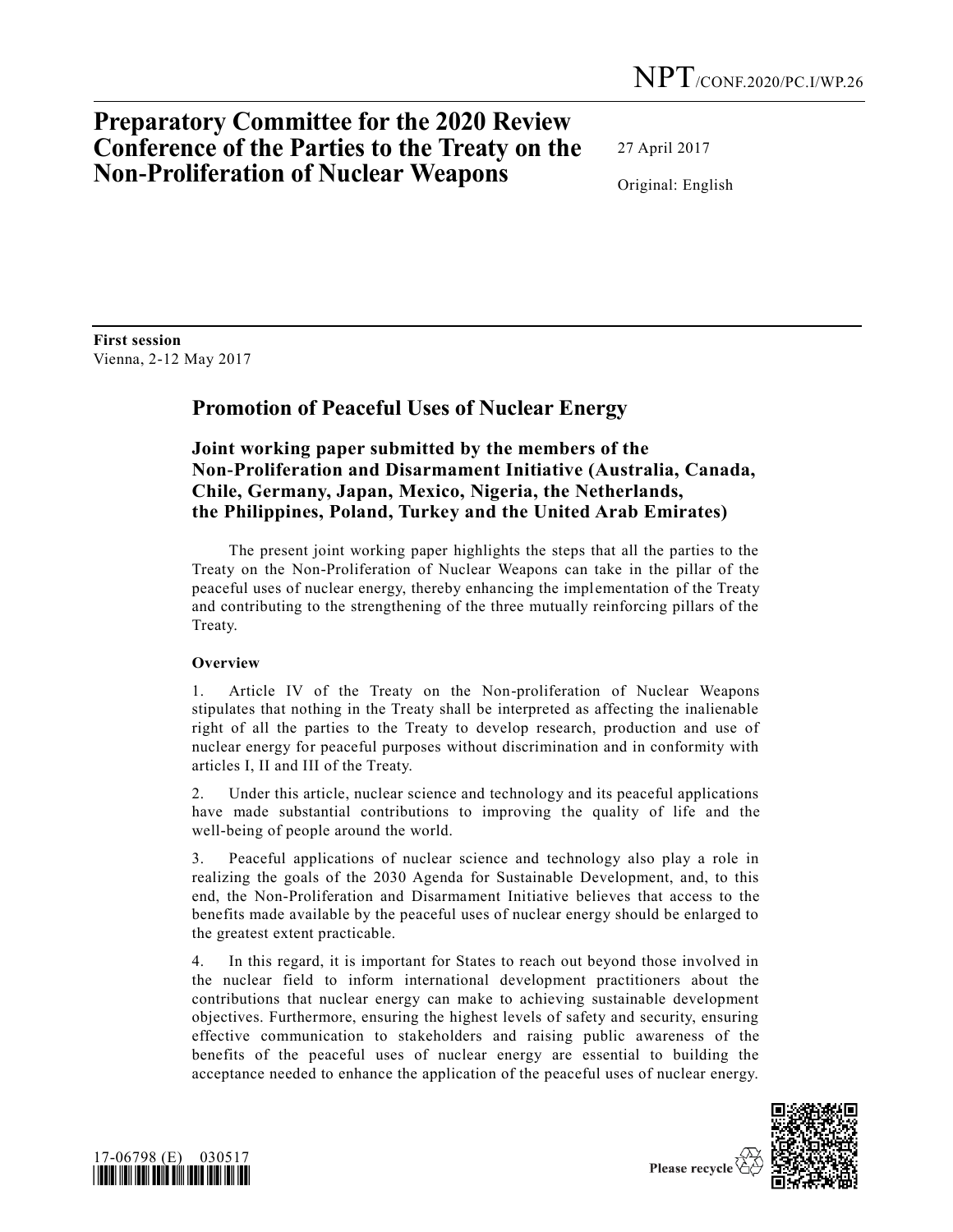Basic radiation education, training and human resources development are also important for the sustainable development of the peaceful uses of nuclear energy.

#### **Cooperation with the International Atomic Energy Agency**

5. In promoting the peaceful uses of nuclear energy, the International Atomic Energy Agency (IAEA) has long played an indispensable role. The Agency's activities under "Atoms for Peace and Development" are contributing to the implementation of the 2030 Agenda for Sustainable Development.

6. To continue responding to the growing needs in the area of nuclear science and technology applications for development, the Non-Proliferation and Disarmament Initiative encourages IAEA to work in a more systematic manner to raise awareness of its activities with key players in the field of development and to strengthen partnerships with relevant organizations to enhance the synergies between relevant activities. In this context, the International Conference on the IAEA Technical Cooperation Programme to be held in 2017, the International Ministerial Conference on Nuclear Power in the Twenty-first Century to be held in the United Arab Emirates in 2017 and the Ministerial Conference on Nuclear Science, Technology and Applications for Peaceful Uses to be held in 2018 represent important opportunities to realize this goal, and the Non-Proliferation and Disarmament Initiative will actively support these IAEA events.

7. At the same time, IAEA is encouraged to make further efforts to enhance the efficiency, effectiveness, transparency and sustainability of its technical cooperation programme. In particular, all States parties need to take responsibility to pay their target share to the IAEA Technical Cooperation Fund, which is the most important mechanism for the implementation of the technical cooperation programme, and to take practical steps to ensure higher rates of attainment for the Fund. Public -private partnerships should be strengthened with the objective of enhancing the technical cooperation programme and its socioeconomic impact in member States.

8. With regard to the enhancement of the technical cooperation programme, it should also be noted that regional cooperative arrangements, such as the Regional Cooperative Agreement for Research, Development and Training related to Nuclear Science and Technology for Asia and the Pacific, the Cooperative Agreement for Arab States in Asia for Research, Development and Training related to Nuclear Science and Technology, the Regional Cooperative Agreement for the Promotion of Nuclear Science and Technology in Latin America and the Caribbean and the African Regional Cooperative Agreement for Research, Development and Training related to Nuclear Science and Technology, can be effective and efficient by providing assistance and facilitating technology transfer, complementing the technical cooperation activities of IAEA in individual countries and promoting South-South and triangular cooperation.

9. Furthermore, the Non-Proliferation and Disarmament Initiative welcomes the increasing number of IAEA member States that have made voluntary contributions through the Peaceful Uses Initiative to IAEA activities in relation to applying peaceful applications of nuclear technology. This has enabled the Agency to further develop its programme and to be more flexible and expeditious in responding to emergency needs, as most recently demonstrated by its swift response to the Zika virus outbreak.

10. The Non-Proliferation and Disarmament Initiative welcomes that contributions to the Peaceful Uses Initiative have reached 100 million euros in total and encourages States parties, groups of countries and relevant organizations in a position to do so to build upon this achievement.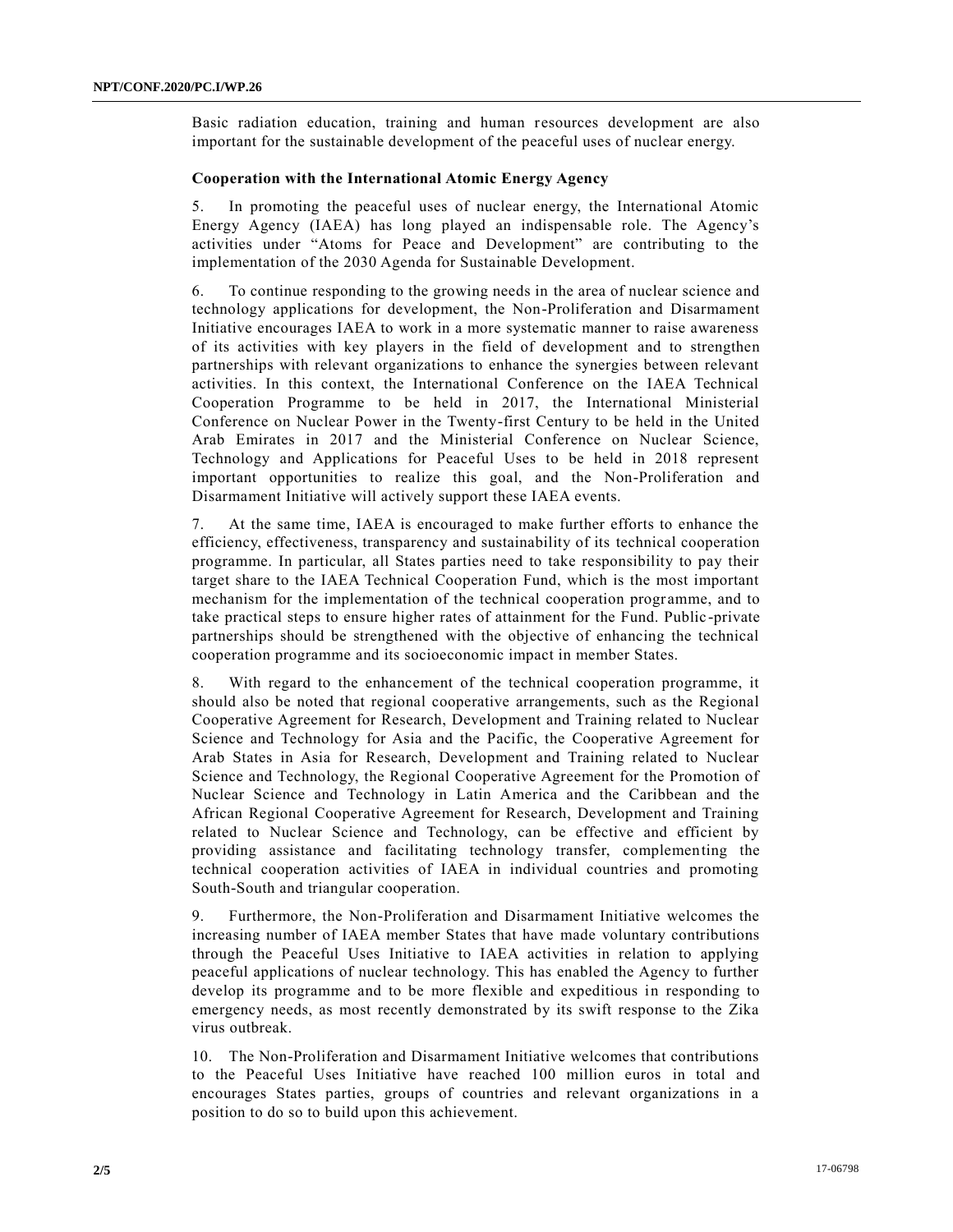11. The Non-Proliferation and Disarmament Initiative welcomes the steady progress on the Renovation of the Nuclear Applications Laboratories (ReNuAL) project, which will establish a strong foundation for the development of fully fit-for-purpose and modern laboratories to support continued growth in nuclear applications. The Non-Proliferation and Disarmament Initiative also encourages IAEA to make further efforts on resource mobilization for ReNuAL+.

#### **Nuclear safety**

12. While it is the prerogative of each State to establish its own national energy policy, including fuel cycle policies, in accordance with its national requirements and taking into account relevant international obligations, the use of nuclear energy must be accompanied, at all its stages, by commitments to and ongoing implementation of the highest standards of safety and security, as well as effective safeguards with full transparency.

13. To this end, the Non-Proliferation and Disarmament Initiative emphasizes the importance of the development, implementation and continuous improvement of appropriate infrastructure, as well as efforts and investments in human resources development. It is also important that States parties continue to build upon lessons learned from the Fukushima Daiichi accident to enhance worldwide nuclear safety, with scientifically based policymaking, implementation and communication to the public.

14. In developing safety infrastructure and adequate human resources, international organizations, such as IAEA, the Nuclear Energy Agency of the Organization for Economic Cooperation and Development (OECD) and other multilateral cooperation frameworks, have played an important role, establishing safety standards and norms, providing peer review services and sharing good practices. International cooperation through such frameworks should therefore be further encouraged.

15. In addition, while acknowledging that responsibility for nuclear safety within a State rests entirely with that State and recognizing the increasing number of countries considering introducing nuclear power to their energy supply mix, the Non-Proliferation and Disarmament Initiative affirms the importance of international cooperation in nuclear safety.

16. In this regard, States parties are encouraged to adopt the OECD common approaches for officially supported export credits and environmental and social due diligence and to host relevant IAEA peer review missions, such as the Integrated Nuclear Infrastructure Review Mission, the Integrated Regulatory Review Service and the Site and External Events Design Review Services, at the appropriate phase of a nuclear programme and prior to commissioning their first nuclear power plant in particular.

17. The Non-Proliferation and Disarmament Initiative recognizes that international conventions related to nuclear safety, including the Convention on Nuclear Safety, together with the Vienna Declaration on Nuclear Safety and the Joint Convention on the Safety of Spent Fuel Management and on the Safety of Radioactive Waste Management, provide a platform for international peer review and cooperation for the enhancement of nuclear safety. The Non-Proliferation and Disarmament Initiative calls upon those States parties that have not done so to participate in such conventions and all contracting parties to the conventions to work towards their effective and sustainable implementation. Those States parties who have not yet done so are also encouraged to join the international nuclear liability instruments.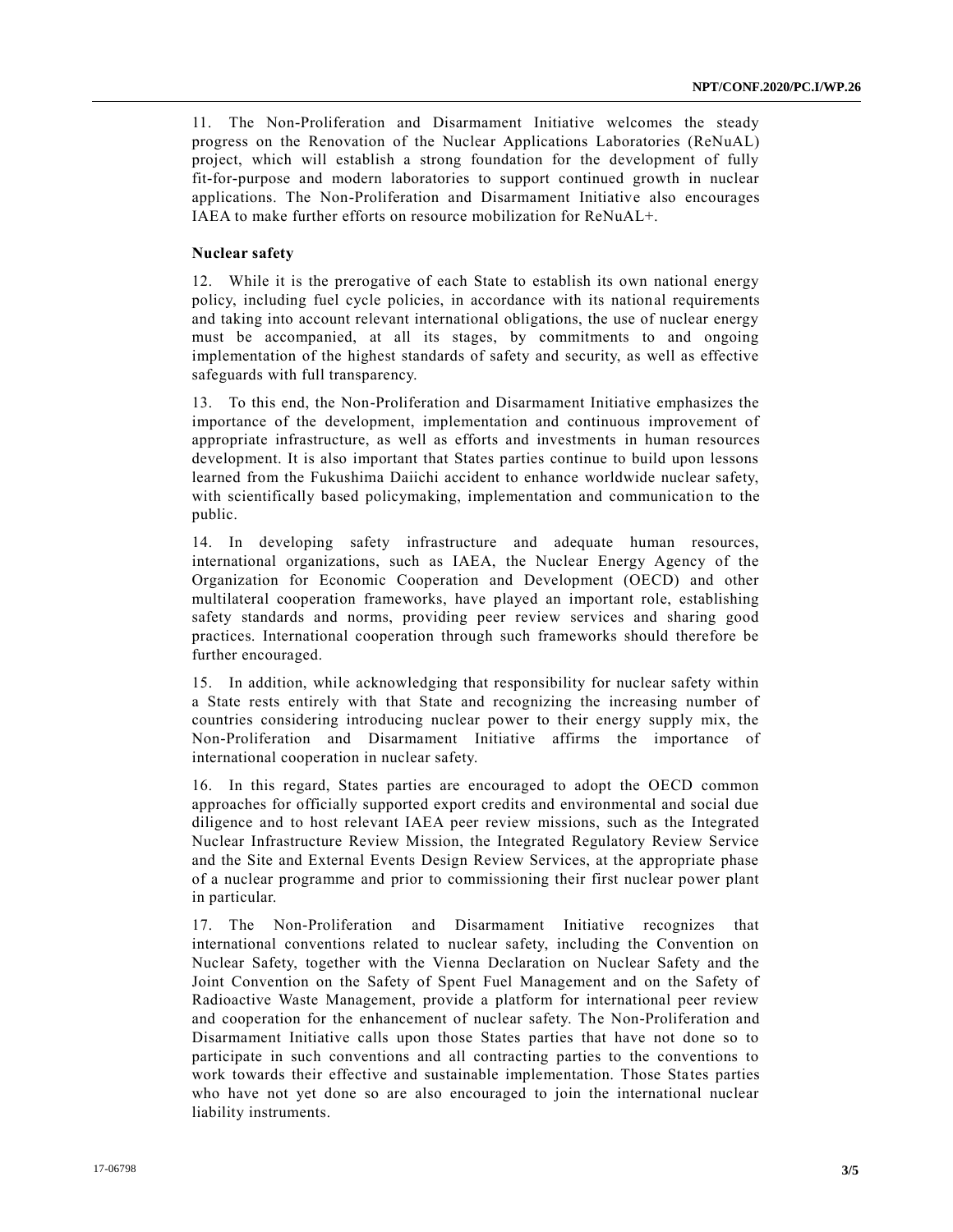#### **Nuclear security**

18. The Non-Proliferation and Disarmament Initiative welcomes the progress made over the past several years in developing and enhancing national nuclear security regimes worldwide, as noted in the communiqué issued at the 2016 Nuclear Security Summit and the ministerial declaration of the International Conference on Nuclear Security: Commitments and Actions, convened by IAEA in 2016.

19. The implementation of nuclear security and physical protection measures remains a fundamental responsibility of States in accordance with their obligations. All States should maintain, at all times, effective and comprehensive nuclear security of all nuclear and other radioactive material under their control. While recognizing the distinctions between nuclear security and nuclear safety measures, the Non-Proliferation and Disarmament Initiative also reaffirms the common aim of and important synergies between these two related areas.

20. The Non-Proliferation and Disarmament Initiative underlines that measures to strengthen nuclear security facilitate international cooperation in the fields of the peaceful uses of nuclear energy and technology and the promotion of the peaceful uses of nuclear energy, as nuclear security is essential to the responsible production, storage, transfer and use of nuclear and other radioactive material, to the exchange of nuclear material for peaceful purposes and for maintaining public support for the peaceful uses of nuclear energy.

21. States parties are encouraged to recognize the challenge posed by emerging nuclear security threats and to take the necessary action to mitigate those threats, for instance, the threat of cyberattacks against nuclear installations, and the need to take effective measures to strengthen computer security. States parties also need to ensure adequate national capabilities, based on national security threat assessments, to prevent, detect and respond to illicit trafficking of and other unauthorized activities associated with nuclear and other radioactive material.

22. The Non-Proliferation and Disarmament Initiative reaffirms the central role of IAEA in strengthening the international nuclear security architecture, in facilitating and coordinating international cooperation among relevant organizations and initiatives and in providing assistance to States parties in fulfilling their nuclear security responsibilities. In this regard, the Non-Proliferation and Disarmament Initiative welcomes the outcome of the International Conference on Nuclear Security: Commitments and Actions, organized by IAEA in Vienna in December 2016, which emphasized this role. The Non-Proliferation and Disarmament Initiative further encourages IAEA to continue to assist States, upon request, in strengthening their national regulatory control of nuclear and other radioactive material.

23. In helping IAEA fulfil its central role in facilitating and coordinating efforts to enhance nuclear security worldwide, the Non-Proliferation and Disarmament Initiative encourages States parties to provide, where feasible, IAEA with reliable and sufficient technical, financial and human resources to undertake its nuclear security-related activities, including through voluntary contributions to the IAEA Nuclear Security Fund.

24. The Non-Proliferation and Disarmament Initiative welcomes the entry into force on 8 May 2016 of the Amendment to the Convention on the Physical Protection of Nuclear Material of 2005 and stresses the importance of its full and universal implementation. All States that have not yet done so are encouraged to become parties to the amended Convention and the International Convention for the Suppression of Acts of Nuclear Terrorism and to fully implement their obligations.